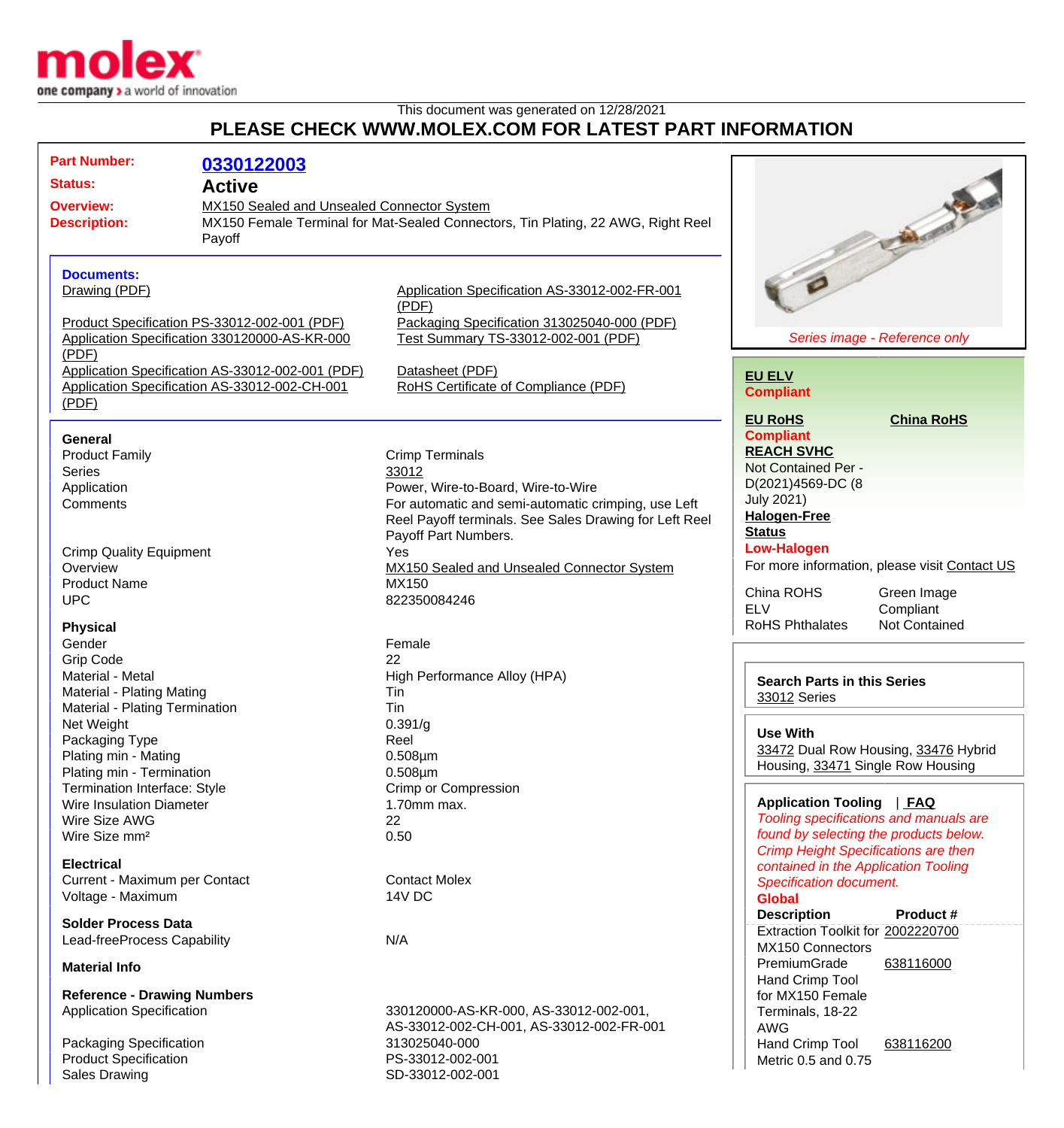Test Summary Test Summary TS-33012-002-001

MX150L, MX150, PT Bulb Socket, iGrid, SPOX, and Wire-to-Motor Terminals Extraction Tool for [638131500](http://www.molex.com/molex/products/datasheet.jsp?part=active/0638131500_APPLICATION_TOOLIN.xml) **ServiceGrade** Hand Crimp Tool for MX150 Crimp Terminals, 14-22 AWG [640160133](http://www.molex.com/molex/products/datasheet.jsp?part=active/0640160133_APPLICATION_TOOLIN.xml)

This document was generated on 12/28/2021 **PLEASE CHECK WWW.MOLEX.COM FOR LATEST PART INFORMATION**